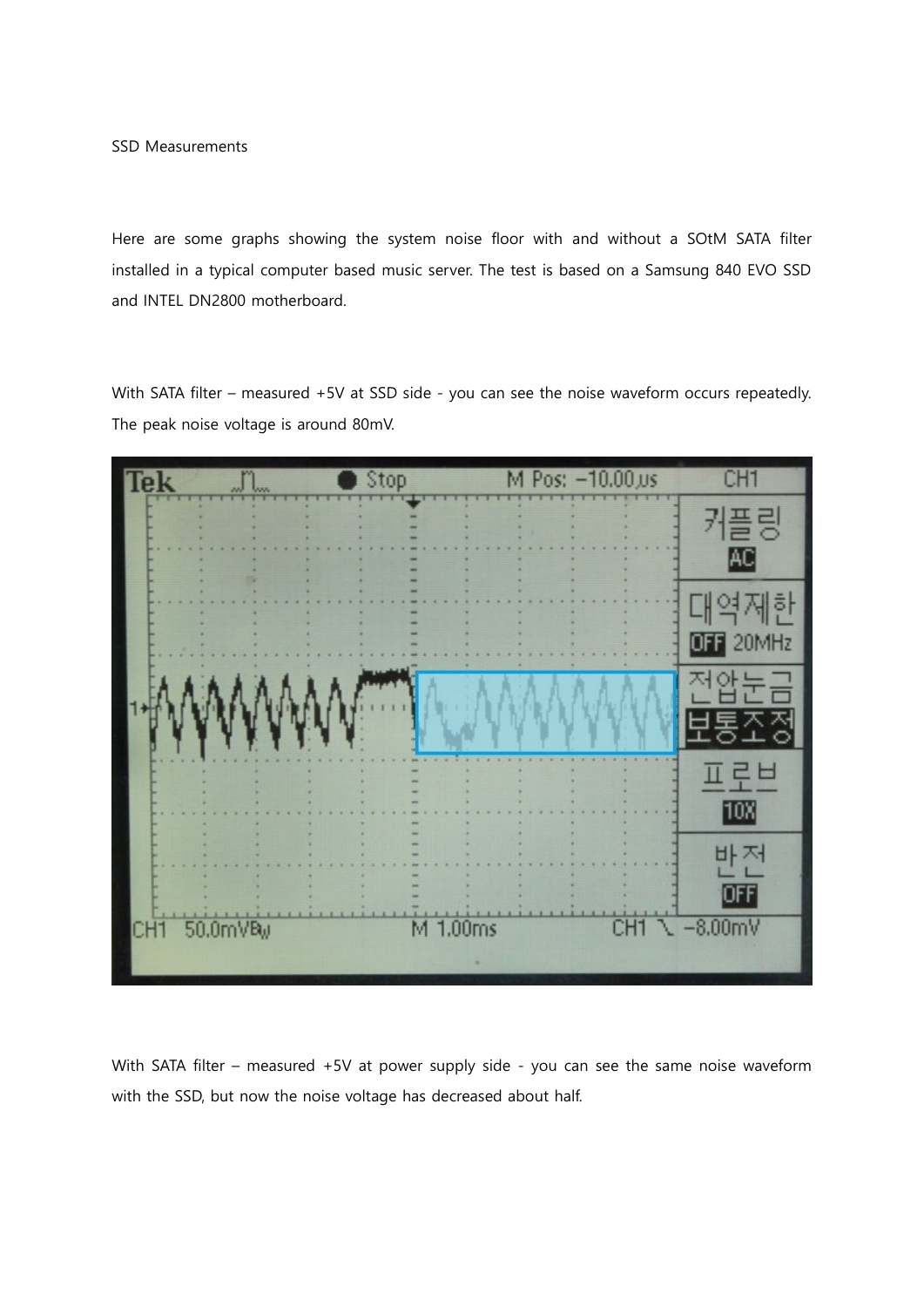

Without SATA filter - measured at +5V - you can see the noise waveform with the SSD, but this wave is worse than the measurement taken on the power supply side with the SATA filter installed. This is because the noise from the power supply is not being absorbed by a SATA filter.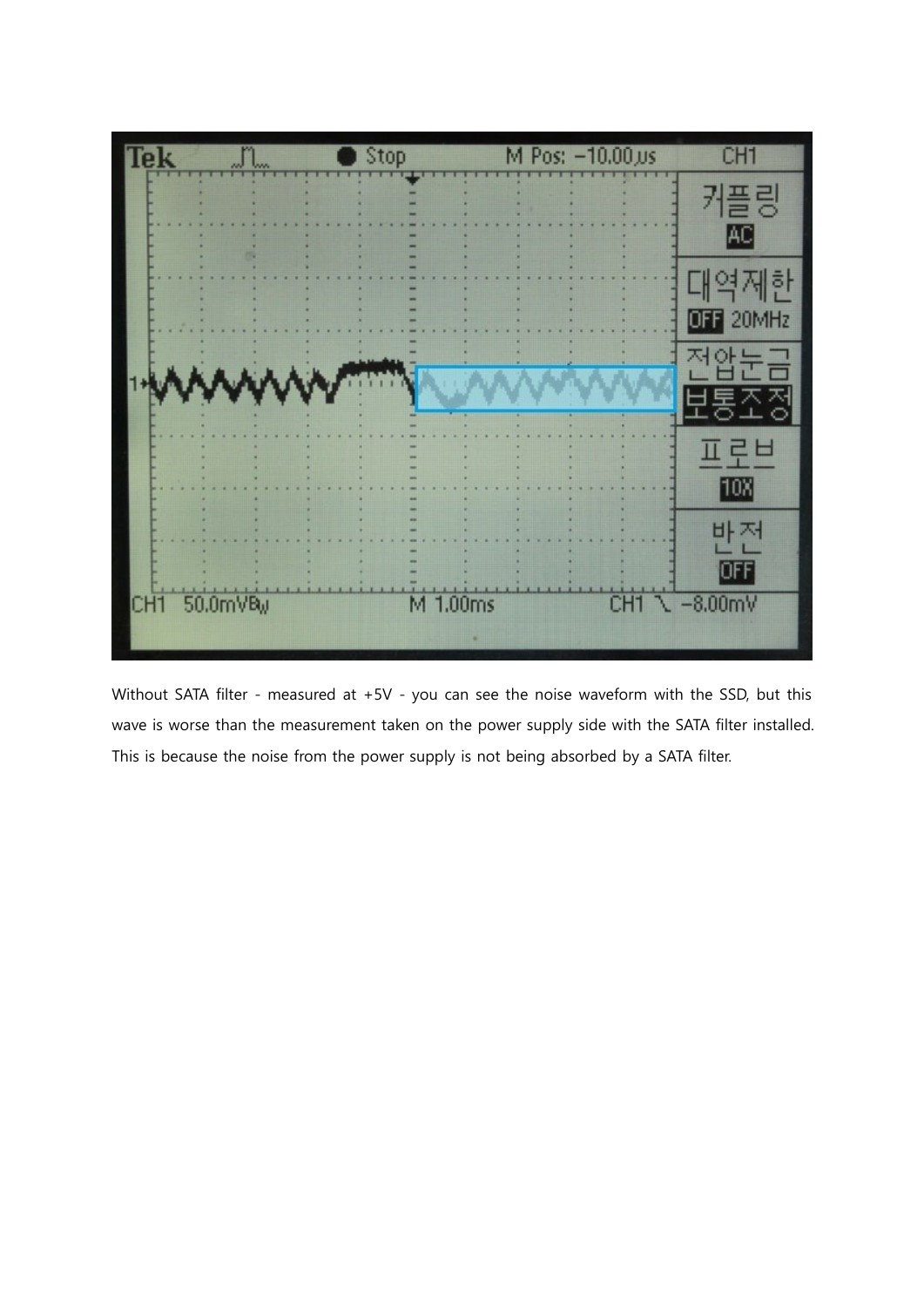

## HDD Measurements

Here are some graphs showing the system noise floor with and without a SOtM SATA filter installed in a typical computer based music server. The test is based on a Western Digital WD10EADS HDD. The motherboard model was not provided.

With SATA filter - measured +5V noise at power supply side.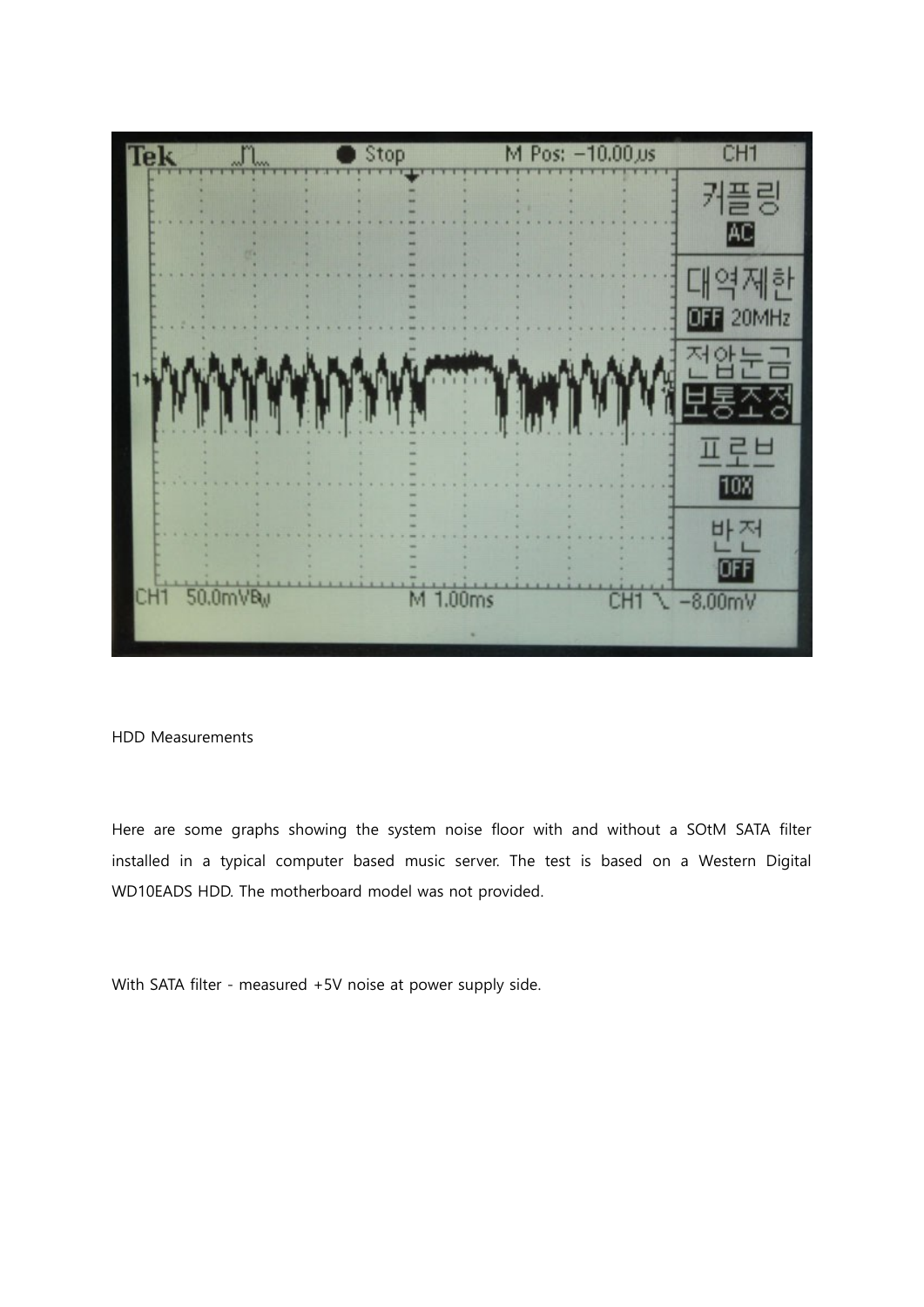

Without SATA filter - measured at +5V.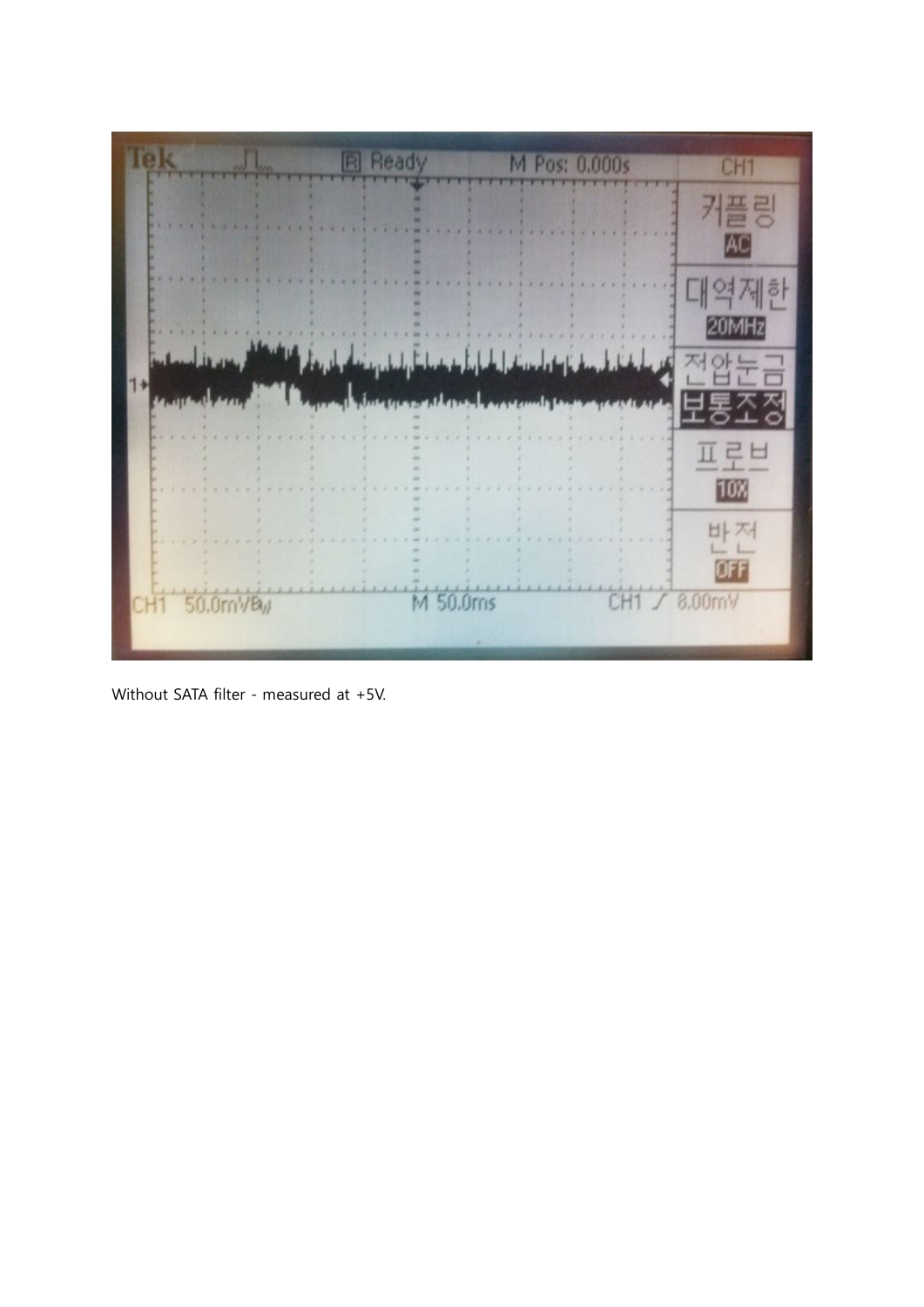

With SATA filter - measured +12V noise at power supply side.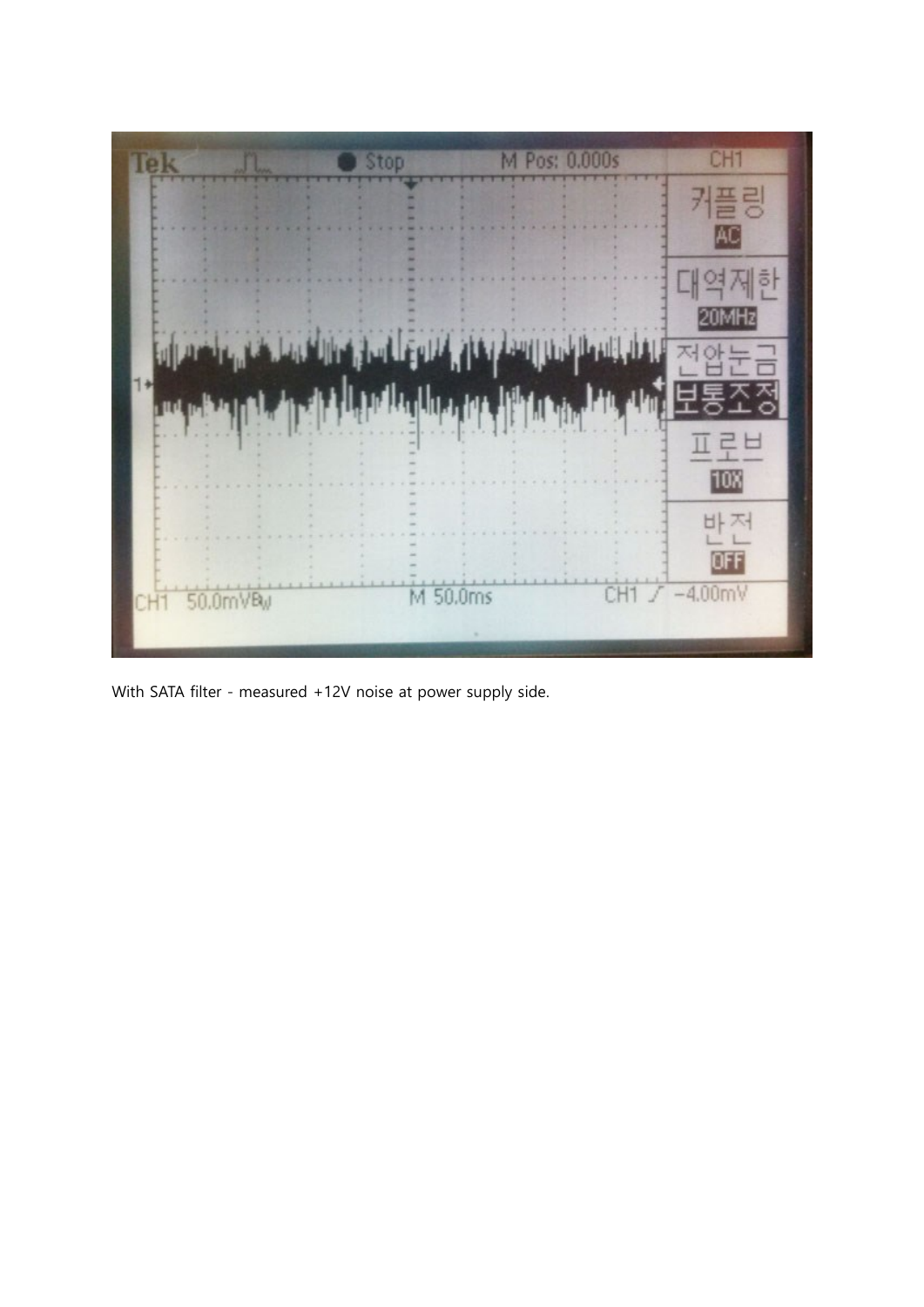

Without SATA filter - measured at +12V.